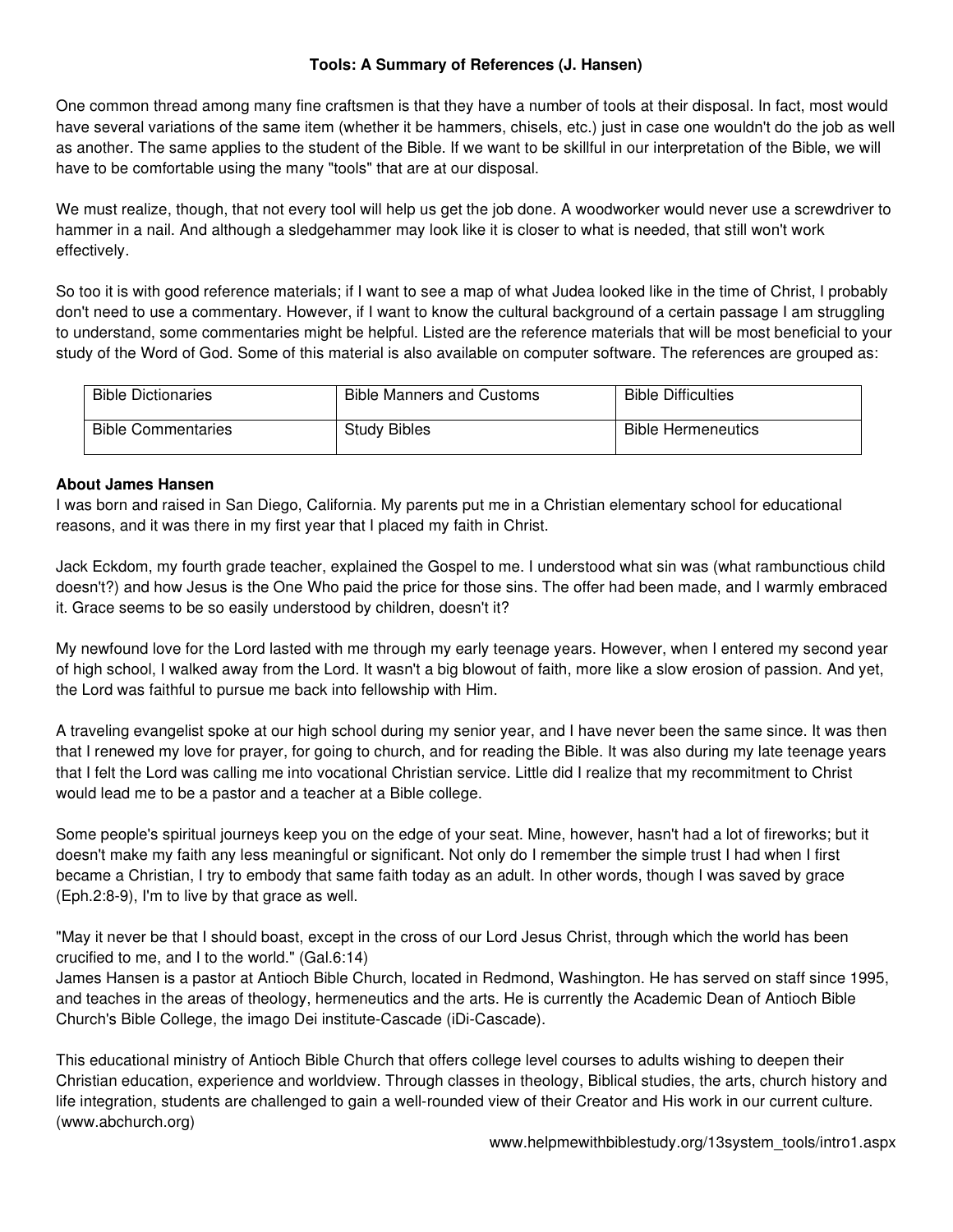## **For Those Who Desire More**

For those who desire more, I would highly recommend the following book which will help you develop your reference library and skills to research various biblical topics:

Introduction to Theological Research by Cyril Barber

The reference books that I recommend in the following pages are categorized as **basic**, **intermediate**, and **advanced**.

The preface of each book has been copied for you to help you evaluate its appropriateness in your library.

The recommendations are ones found in the books themselves. Some books did not have a forward / preface or recommendation.

Some books are out of print but are listed in the event that you come across a used copy.

If a person only had limited dollars to spend on biblical resources, I would encourage them to purchase the following items first:

Bible Dictionary,

Bible Language Helps,

Bible Commentary

www.helpmewithbiblestudy.org/13system\_tools/intro2.aspx

====

## **What is this reference: Bible Dictionaries?**

In contrast to traditional dictionaries where words are defined, Bible dictionaries also include information such as the background of people, places, and books of the Bible.

They are full of maps, charts, pictures, cultural insights and basic language helps (Hebrew, Aramaic and Greek). They are designed to provide the student with specific information on a wide variety of Biblical subjects.

The more current the Bible Dictionary, the more likely it will contain the more current findings in archeology and anthropology.

Many scholars consider this as the first reference that all students of the Bible must have. Here are some examples:

Dictionary of Biblical Imagery. Longman III, T., Ryken, L., and Wilhoit, J. C., eds., Downers Grove: InterVarsity Press, 1998. (Intermediate)

Dictionary of Jesus and the Gospels. Green, J., McKnight, S., and Marshall, I. H., eds., Downers Grove: InterVarsity Press, 1992. (Intermediate)

Dictionary of the Later New Testament & Its Developments. Martin, R. P. and Davids, P. H., eds., Downers Grove: InterVarsity Press, 1993. (Intermediate)

Dictionary of Paul and His Letters. Hawthorne, G., Martin, R., and Reid, D., eds., Downers Grove: InterVarsity Press, 1993. (Intermediate)

Nelson's New Illustrated Bible Dictionary. Youngblood, R. F., ed., Nashville, Thomas Nelson Publishers, 1995. (Basic)

The New Bible Dictionary, 3rd ed. Marshall, I. H., Millard, A.R., Packer, J.I. and Wiseman, D.J., eds., Downers Grove, InterVarsity Press, 1996. (Basic / Intermediate)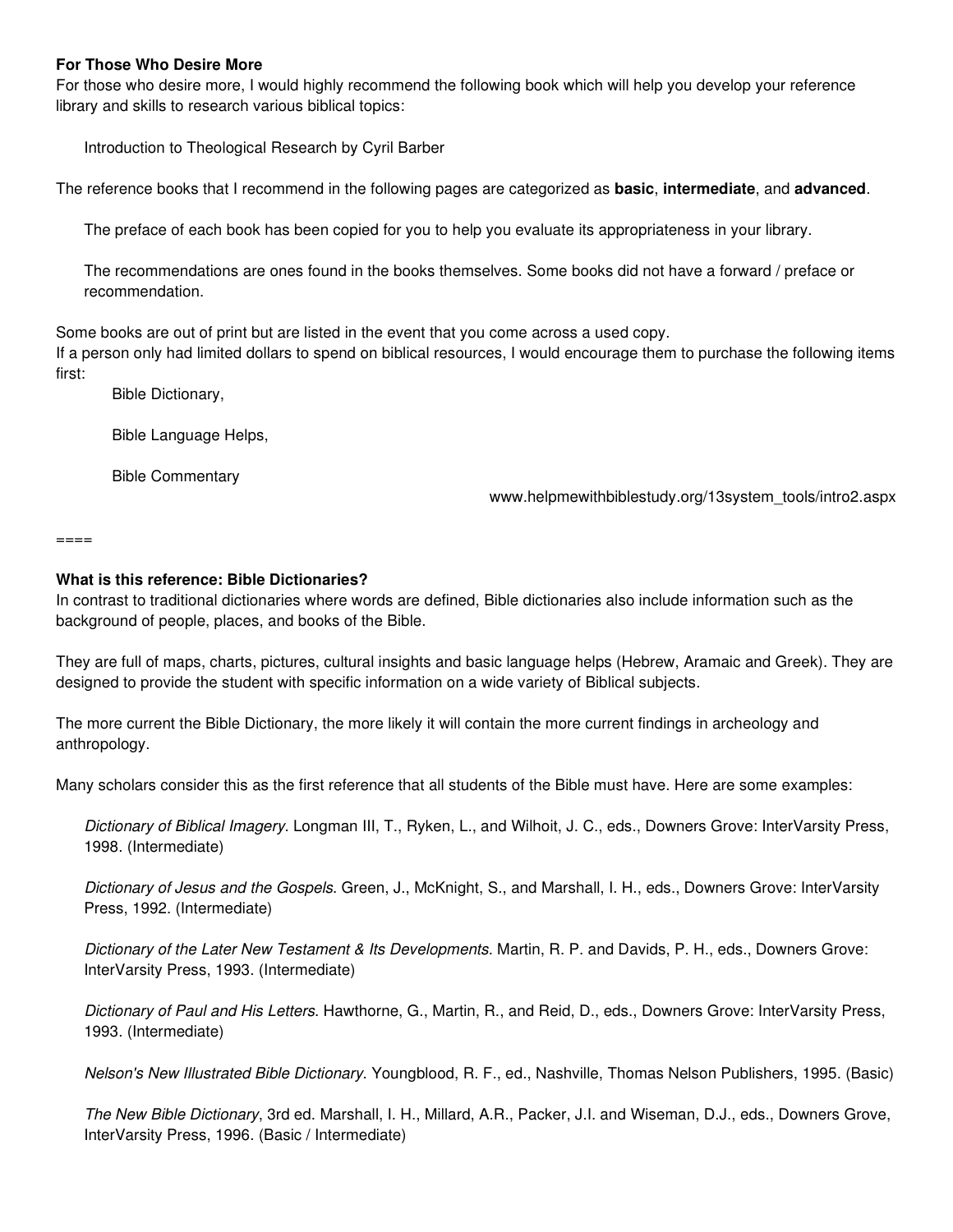## **What is this reference: Bible Dictionaries? (continues)**

The New International Dictionary of the Bible, 5 vol. Tenney, M., Douglas, J. D., ed., Grand Rapids: Zondervan Publishing Company, 1987. (Basic)

The New Unger's Bible Dictionary. Unger, M., Chicago: Moody Press, 1994. (Basic)

The Zondervan Pictorial Encyclopedia of the Bible, 5 vol. Tenney, M., ed., Grand Rapids: Zondervan Publishing Company, 1990. (Basic)

www.helpmewithbiblestudy.org/13system\_tools/dictionaries.aspx

 $=$  $=$  $=$  $=$  $=$ 

## **What is this reference: Bible Manners and Customs?**

These reference books can provide a wealth of information about the customs and lifestyles of those in Biblical times. They can function as Bible dictionaries or encyclopedias, yet may have more cultural information than those reference tools do. Numerous photos and illustrations further enhance one's understanding of the biblical period and clarify the meaning of Hebrew poetry and figures of speech.

Included here in this section are **Bible atlases**, which provide important geographical context to the biblical passage or event.

Archaeology and the New Testament. McRay, J., Grand Rapids: Baker, 1991. (Basic / Intermediate)

Encountering the New Testament: A Historical and Theological Survey. Elwell, W. and Yarbrough, R., Grand Rapids: Baker, 1998. (Intermediate / Advanced)

Exploring the New Testament World. Bell Jr, A. A., Nashville, Thomas Nelson Publishers, 1998. (Basic / Intermediate)

The IVP Bible Background Commentary: New Testament. Keener, C., Downers Grove: InterVarsity Press, 1993. (Basic)

Jerusalem in the Time of Jesus. Jeremias, J., Philadelphia: Fortress Press, 1977. (Basic / Intermediate)

The Life and Times of Jesus the Messiah. Edersheim, A., Grand Rapids: Wm. B. Eerdman's Publishing Co., 1980. (Basic / Intermediate)

Ludwig's Handbook of New Testament Rulers and Cities. Ludwig, C., Denver: Accent Books, 1984. (Basic)

Ludwig's Handbook of Old Testament Rulers and Cities. Ludwig, C., Denver: Accent Books, 1986. (Basic)

The New Manners and Customs of Bible Times. Gower, R. and Wight, F., Chicago: Moody Press, 1994. (Basic)

The New Testament World - Insights from Cultural Anthropology. Malina, B., Louisville: Westminster John Knox Press, 2001. (Intermediate)

The Pentateuch in Its Cultural Environment. Livingston, G. H., Grand Rapids: Baker, 1974. (Basic / Intermediate)

Sketches of Jewish Social Life. Edersheim, Alfred., Peabody: Hendrickson Publishers, 1994. (Basic / Intermediate)

The Temple Its Ministry and Services. Edersheim, A., Grand Rapids: Wm. B. Eerdman's Publishing Co., 1958. (Basic)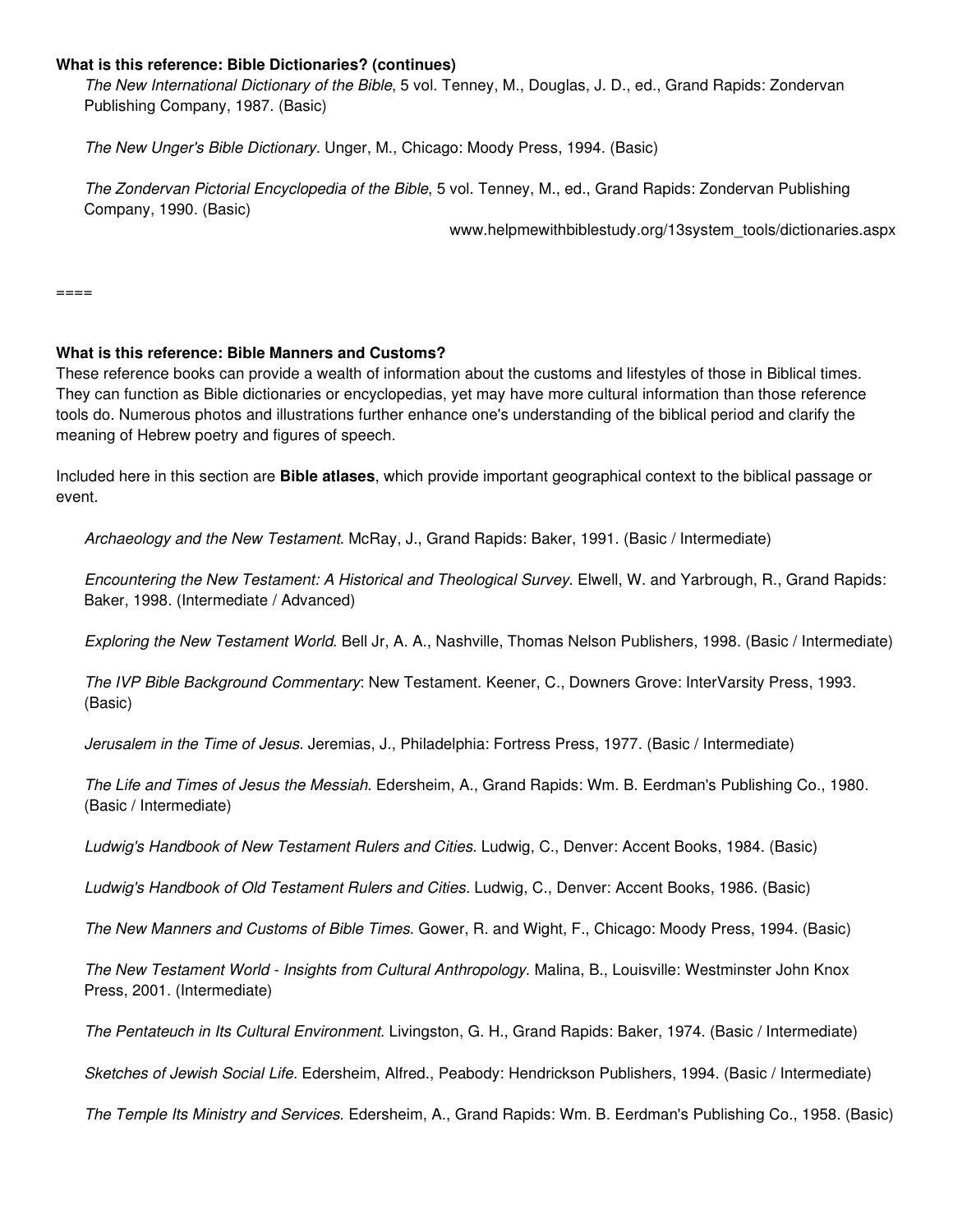## **What is this reference: Bible Manners and Customs? (continues)**

### **Atlas**

Baker's Concise Bible Atlas. Laney, J. C., Grand Rapids: Baker, 1988. (Intermediate)

The Moody Atlas of Bible Lands. Beitzel, B. J., Chicago: Moody Press, 1985. (Basic) www.helpmewithbiblestudy.org/13system\_tools/manners.aspx

 $====$ 

#### **What is this reference: Bible Language Helps?**

There are a number of works out on the market now that allow those with no background in Hebrew or Greek to be able to have a basic understanding of those language's most common words. There are 4 types of references that can help you understand the meaning of the original language: a) Word Studies, b) Grammars and Syntax, c) Lexicons, and d) Concordances.

**Word Studies** are references focused on very deep studies of significant words in the Bible; they examine the origin and morphology of a word. By understanding how the context or use of a word changes over time, you could understand the different meanings and subtle nuances of a word.

**Grammars and Syntax** focus primarily on sentence structure and arrangement. What was the verb form? Was the noun the object, subject of a verb or an object of a preposition or even an appositve? If you have a tough time in English, you'll need a grammarian for Hebrew or Greek!

**Lexicons** categorize how words are used in relation to each other and clarify their contextual meaning. Together with Word Study references, they provide a thorough insight into the meaning of the words found in the Ancient Text.

A **Concordance** is a collection of the most common words found in the Old and New Testaments. An exhaustive concordance will list every word found in Scripture and all of their occurrences, whereas those that are in the back of Bibles will not. By using a numbering system, some concordances will identify the actual Hebrew or Greek word that has been translated into English. For instance, though there are three different Greek words used in the New Testament for love (each having its own nuance), our English texts translate them all the same way. A good concordance will show those distinctions. The concordance you choose will have to match up with the Bible version you study from (most major versions have concordances available).

### **Old Testament**

The Analytical Hebrew and Chaldee Lexicon. Davidson, B., Peabody: Hendrickson Publishers, 1981. (Intermediate, Lexicon)

The Englishman's Hebrew Concordance of the Old Testament. Wigram, G., Peabody: Hendrickson Publishers, 1996. (Intermediate, Concordance, Word Studies)

Nelson's Expository Dictionary of the OT. Unger, M. F., White Jr., W., Nashville: Thomas Nelson Publisher, 1980. (Intermediate, Lexicon)

The New Brown-Driver-Briggs Hebrew Aramaic and English Lexicon. Brown, F., Driver, R., Briggs, C., Peabody: Hendrickson Publishers, 1999. (Advanced, Word Studies, Lexicon)

Theological Wordbook of the Old Testament. Harris, R. L,; Archer, G. L.; and Waltke, B. K., Chicago: Moody Press, 1980. (Intermediate / Advanced, Word Studies)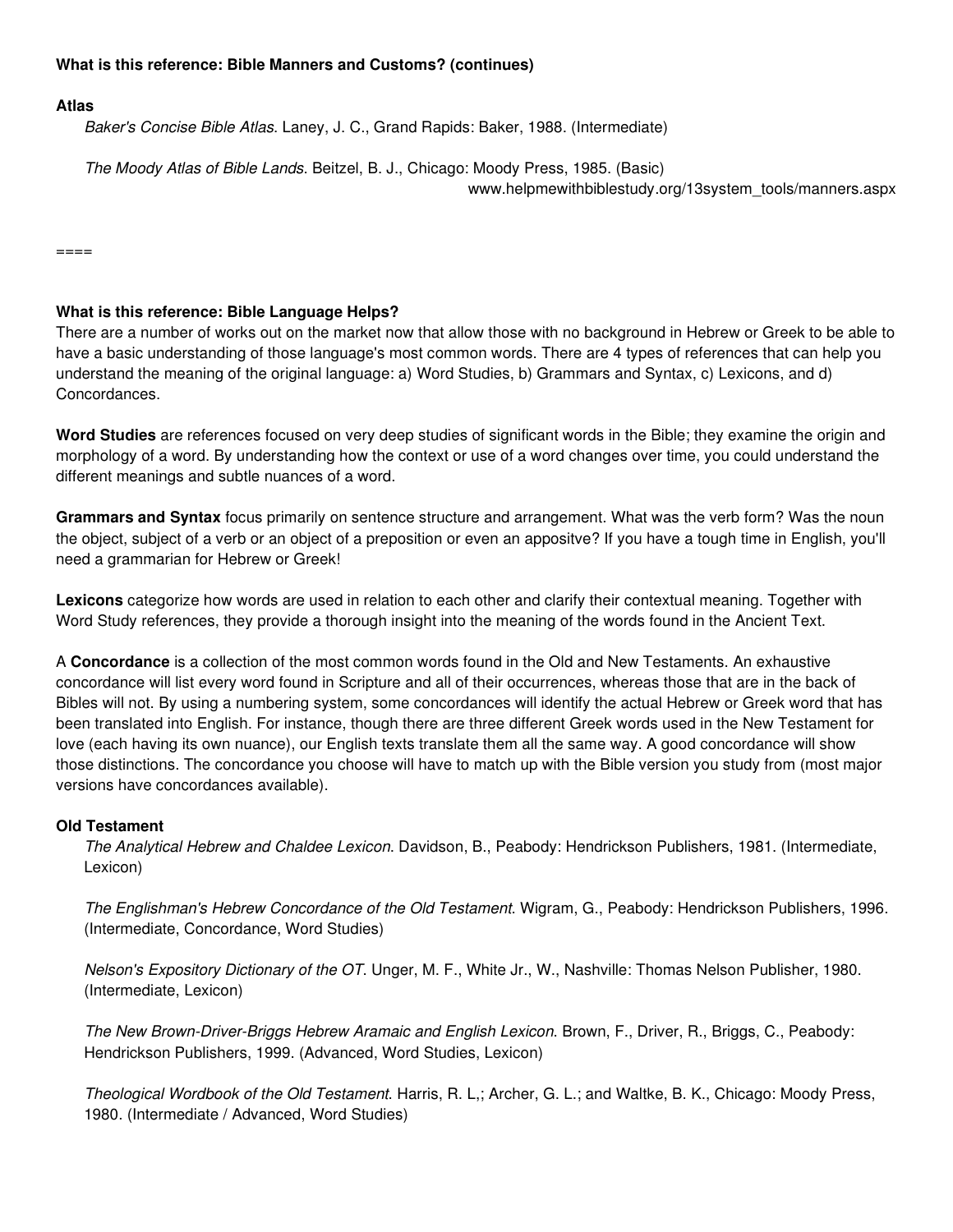# **What is this reference: Bible Language Helps? (continues)**

## **New Testament**

The Analytical Greek Lexicon Revised. Edited by Moulton, H., Grand Rapids: Zondervan Publishing Company, 1978. (Intermediate, Lexicon)

Analytical Greek New Testament. Friberg, B. and Friberg, T., Grand Rapids: Baker Book House Company, 1981. (Basic / Intermediate, Grammar / Syntax)

Exegetical Fallacies, 2nd ed. Carson, D.A., Grand Rapids: Baker Book House, 1996. (Advanced, Word Studies)

A Greek-English Lexicon of the New Testament and Other Early Christian Literature. Bauer, W., Arndt, W., and Gingrich, F. W., Chicago: University of Chicago Press, 1957, 1979, 2000. (Advanced, Lexicon, Word Studies)

An Index to the Revised Bauer-Arndt-Gingrich Greek Lexicon. Gingrich, F. W., Danker, F. W., edited by Alsop, J. R., Grand Rapids: Zondervan Publishing Company, 1981. (Intermediate / Advanced, Word Studies, Lexicon)

Lexical Aids For Students of New Testament Greek. Metzger, B. M., Grand Rapids: Baker Book House, 1983. (Advanced, Grammar / Syntax)

A Linguistic Key to the Greek New Testament. Rienecker, F., edited by Rogers Jr., C. L., Grand Rapids: Zondervan Publishing Company, 1980. (Intermediate / Advanced, Word Studies, Lexicon)

A Manual Grammar of the Greek New Testament, Dana, H. E. and Mantey, J. R., Upper Saddle River: Pearson Education, 1927. (Advanced, Grammar / Syntax)

The New International Dictionary of New Testament Theology. Brown, C., Grand Rapids: Zondervan Publishing Company, 1980. (Intermediate, Word Studies)

Theological Dictionary of the New Testament, Bromiley, Geoffrey W., Grand Rapids: Zondervan Publishing Company, 1975. (Intermediate / Advanced, Word Studies)

Vocabulary of the Greek Testament. Moulton, J. H. and Milligan, G., Peabody: Hendrickson Publishers, 1997. (Advanced, Lexicon, Word Studies)

The Word Study Concordance, Wigram, G. and Winter R., Pasadena: William Carey Library, 1978. (Basic / Intermediate, Concordance)

The Word Study New Testament, Winter, R. and Winter, R., Pasadena: William Carey Library, 1978. (Basic / Intermediate, Word Studies, Concordance)

Word Pictures in the New Testament, 6 Vol. Robertson, A.T., Grand Rapids: Baker Book House, 1930 reprint. (Intermediate, Word Studies)

### **Old and New Testament**

Figures of Speech Used in the Bible: Introduction, Bullinger, E. W., Grand Rapids: Baker Book House, 1968. (Intermediate, Word Studies)

Vine's Complete Expository Dictionary of Old and New Testament Words. Vine, W. E.; Unger, M; and White, W, Nashville: Thomas Nelson Publishers, 1991. (Basic, Word Studies)

www.helpmewithbiblestudy.org/13system\_tools/helps.aspx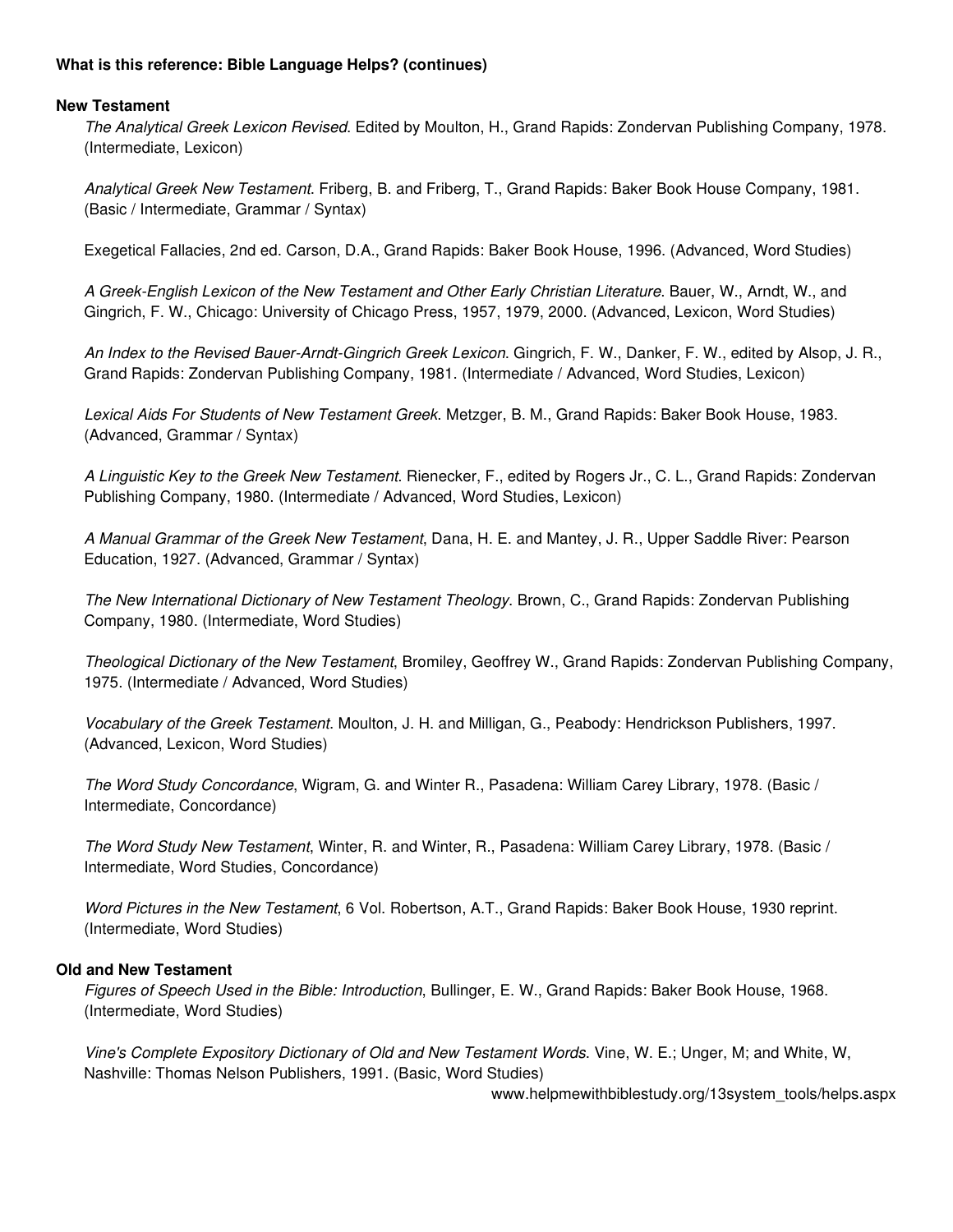## **What is this reference: Bible Difficulties?**

The Apostle Peter once wrote that some of Paul's material was difficult to understand (2 Pet. 3:16). This is not an understatement! In fact, the Bible is full of statements that can make us scratch our heads and shrug our shoulders. These books specialize in addressing biblical passages that seem to be contradictory or difficult to understand. And by specifically addressing the perplexing things we find in Scripture, they generally give wonderful cultural insights into what was being said.

However, because they function as commentaries, they are susceptible to the same limitations and biases.

Encyclopedia of Bible Difficulties. Archer, G., Grand Rapids: Zondervan Publishing Company, 1982. (Basic)

Hard Sayings of the Bible. Kaiser, W. C., Davids, P. H., Bruce, F.F., and Brauch, M. T., Downers Grove: InterVarsity Press, 1996. (Basic / Intermediate)

When Critic's Ask: A Popular Handbook on Bible Difficulties. Geisler, N., and Howe, T., Grand Rapids: Baker Books, 1999. Basic / Intermediate)

www.helpmewithbiblestudy.org/13system\_tools/difficulties.aspx

====

## **What is this reference: Bible Commentaries?**

This reference section has been listed last for a reason. Commentaries are designed to help the student out after proper study has been done, and are never to take the place of your own personal time in the Word. They should be used with caution and discretion, for they are simply the thoughts and biases of ordinary men and women.

However, commentaries can prove to be extremely helpful for the student to gain cultural, grammatical, and historical insights into the text. It can also be helpful to see other's views that challenge us and cause us to think about our own conclusions. We would do well to heed the following:

"The community is a check against my personal distortions" (Parker J. Palmer's, To Know As We Are Known: Education As A Spiritual Journey, p. 18).

"There is always a need to check our interpretations over-against those of others, including our own earlier interpretations" (From Fowl and Jones' book, Reading in Communion, p. 30).

"Once we acknowledge the plurality of interpretive interests, we need not treat alternative interpretations as failed attempts to discover the meaning of a text. One of the residual benefits of this is to rehabilitate the history of the exegesis of Scripture. While we need not always agree with the readings of such interpreters as Origen, Aquinas, Teresa of Avila, or Luther, discerning and critically reflecting on their interpretive interests can help to clarify and enrich our own readings" (Fowl and Jones, Reading in Communion, p. 16).

When selecting individual commentaries, one should determine their needs before making a purchase. While there are several kinds of commentaries out on the market, the four most common types are exegetical, expositional, devotional and cultural. The following describe the intent of each kind, along with an example from each category:

**Exegetical**: These commentaries focus more on understanding the grammar and language of the Text. They are often more technical and academic than other types of commentaries, and may or may not assume the reader has a working knowledge of the original Biblical languages. Though scholarly in nature, these books are useful tools when studying through a book simply because they address critical issues that are not discussed in the other types of commentaries.

Word Bible Commentary: Genesis, 2 Vol. Wenham, G. Waco, Texas: Word Books, Publisher, 1987. (Advanced)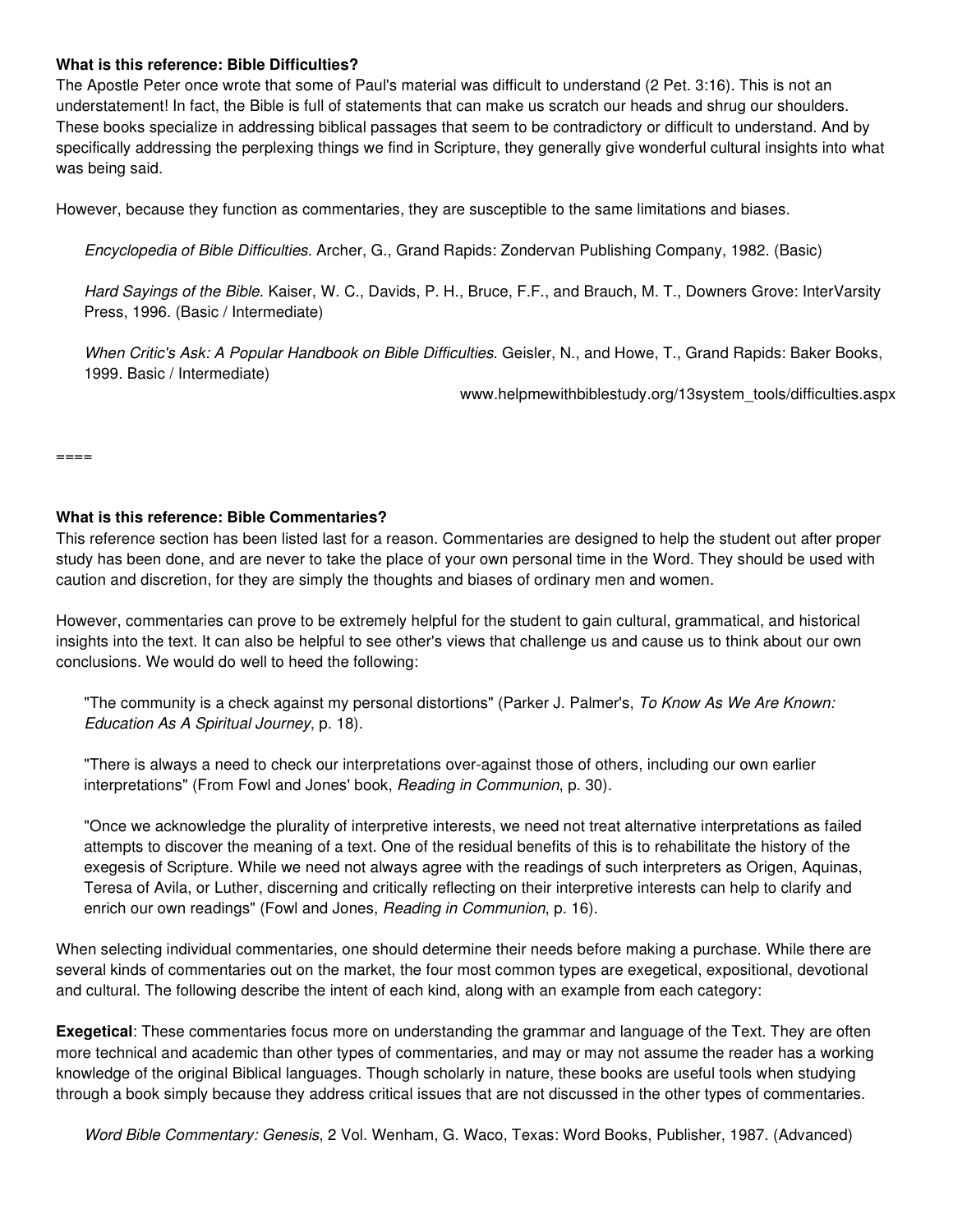# **What is this reference: Bible Commentaries? (continues)**

**Expositional**: These books are usually written by pastors who have preached through the book they are commenting on. They are generally filled with easy-to-follow outlines, illustrations and applications for the reader. Oftentimes, these books are taken directly from the preaching notes of the pastor writing the book.

Creation & Blessing: A Guide to the Study and Exposition of Genesis. Ross, A. P. Grand Rapids: Baker Books, 1996. (Intermediate)

**Devotional**: Commentaries that are devotional in nature focus more upon reflection and application of the Text. Their purpose is not to address scholars, but general readers. Nourishing both mind and heart, Puritan commentaries are some of the most soul-searching examples of devotional literature the church has ever seen. A modern example would be the following:

The Genesis Record: A Scientific & Devotional Commentary on the Book of Beginnings. Morris, H. M. Grand Rapids: Baker Book House, 1991. (Basic)

**Cultural**: While not as prevalent as exegetical, expositional and devotional commentaries, cultural commentaries are helpful tools when seeking to discover the background of the text one is studying.

The IVP Bible Background Commentary: Genesis-Deuteronomy. Walton, J. and Matthews, V. Downers Grove: InterVarsity Press, 1998. (Basic / Intermediate)

There are literally hundreds of individual commentaries on the books of the Bible, so trying to choose one with so many options can be a bit frustrating. For the sake of space, only those commentaries, which cover the complete Old Testament and complete New Testament, will be listed.

The Bible Knowledge Commentary, 2 Vol. Walvoord, J. and Zuck, R. B., eds., Wheaton: Victor Books, 1985. (Basic)

The Expositor's Bible Commentary, 12 Vol. Gaebelin, F., ed., Grand Rapids: Zondervan Publishing Company, 1985. (Intermediate)

The IVP Bible Background Commentary: New Testament. Keener, C., Downers Grove: InterVarsity Press, 1993. (Basic)

Nelson's New Illustrated Bible Commentary. Radmacher, E. D., Allen, R. B., and House, H. W., eds., Nashville: Thomas Nelson Publisher, 1999. (Basic)

www.helpmewithbiblestudy.org/13system\_tools/commentaries.aspx

====

# **What is this reference: Bible Software / Internet Resources?**

Available initially as computer software installed locally on your hard drive, there are a variety of excellent and efficient Bible study resources on the Internet available as a download or as a service in the cloud. These Internet offerings may be accessed either freely, by fee or by subscription.

There are three major factors one should consider when evaluating these Internet services: 1) quality of scholarship and 2) ease of navigation and usability

# Quality of scholarship

Many cloud based products utilize dated public domain resources; copyrighted material becomes free after 100 years. While having some resources is better than none, dated resources lack the benefit of the more recent advances in anthropology, archeology, and biblical languages.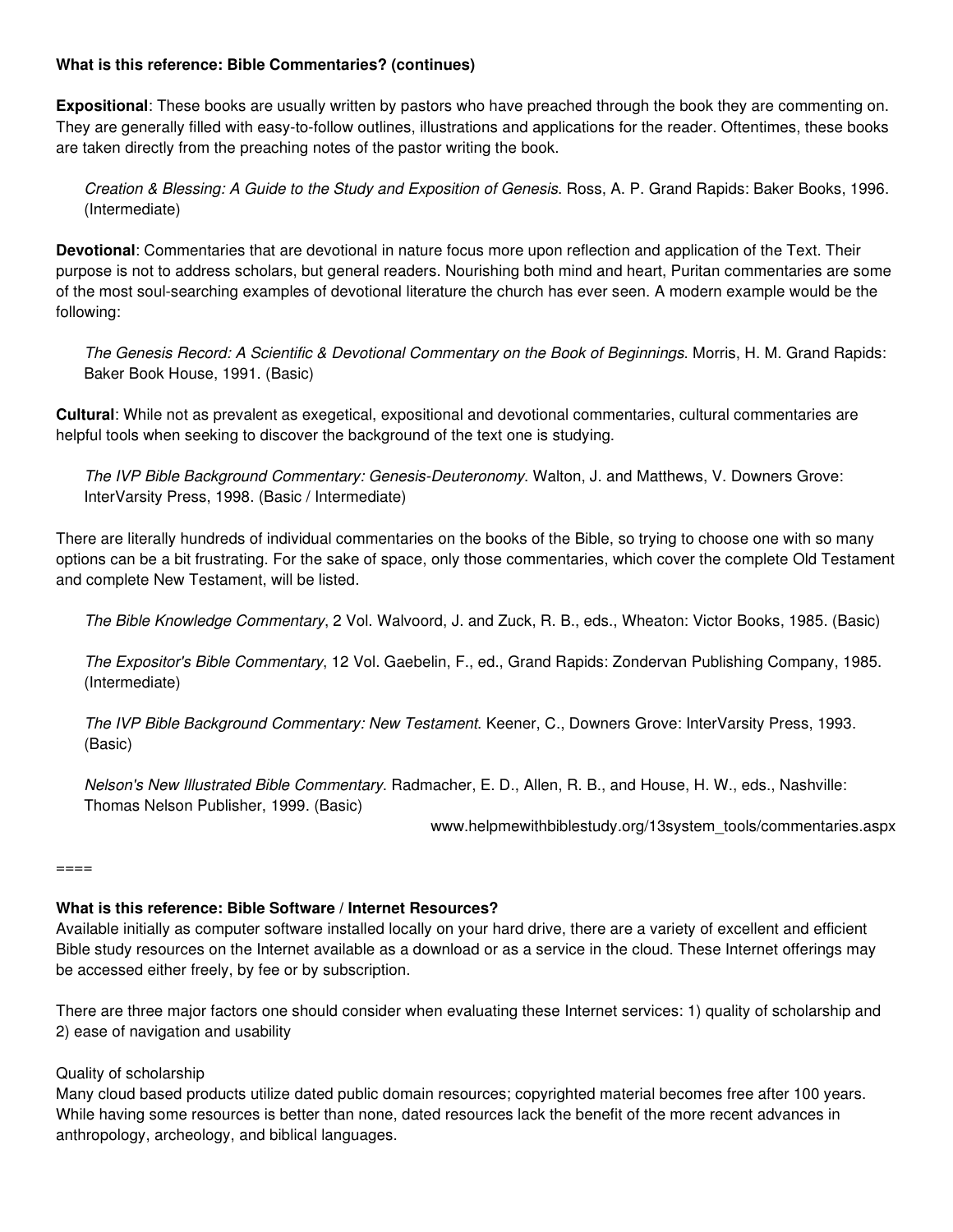# **What is this reference: Bible Software / Internet Resources? (continues)**

Ease of navigation and usability

How frequently a Bible study resource service is used depends on how easy and intuitive it is. Are the icons intuitive? Is the navigation simple? Does it require many clicks to access your resource? Take care in allowing user reviews affect your evaluation of a Bible study resource, because not all reviews may represent how you intend to the product.

There are thousands of web based resources on the Internet that can help one study the Bible. Listed here are some sample resources online and when their ministry started. They may be software that is downloaded freely or by fee or as a service in the cloud. With this diversity, there's something availble for everyone!

1982: Silver Mountain Software (www.silvermountainsoftware.com/) 1987: Wordsearch Bible (www.wordsearchbible.com/) 1988: BibleSoft (www.biblesoft.com) 1989: Gramcord Institute (www.gramcord.org) 1989: Oak Tree Software (www.accordancebible.com) 1991: Faithlife (formerly Logos Bible Software) (www.logos.com) 1992: Christian Classics Ethereal Library (www.ccel.org) 1994: SwordSearcher (www.swordsearcher.com) 1995: Bible Gateway (www.biblegateway.com) 1996: Blue Letter Bible (www.blueletterbible.org) 2000: E-Sword (www.e-Sword.net) 2001: StudyLight.org (www.studylight.org) 2007: Bible Hub (www.biblehub.com) 2010: BibleStudyTools (www.biblestudytools.com) 2017: Marvellous Bible Resources (www.marvel.bible/)

Drastically changing the publishing industry, the Internet has caused a consolidation of publishers. While some may no longer be independent, some publishers of Christian works, such as those listed below, are worth evaluating for your library and may offer reference works by download or as a cloud based service.

Book Publishers InterVarsity Press (www.ivpress.com) Moody Publishers (www.moodypublishers.com) Paternoster Publishing (www.paternoster-publishing.com) Thomas Nelson, Inc. (www.thomasnelson.com) Zondervan Publishing House (www.zondervan.com)

www.helpmewithbiblestudy.org/13system\_tools/software.aspx

====

# **What is this reference: Study Bibles?**

Study Bibles combine the resources of a Bible dictionary, manners and customs, concordance, atlas, and commentary into one Book. While they provide a convenient and portable means to have a deeper personal Bible study while traveling, they are not a substitute for a true reference. Yet for those who may not be able to afford any reference works, Study Bibles offer a powerful aid to the casual Bible reader.

Just remember this rule for good Bible study:

First - read the Bible.

Second - then consult the references.